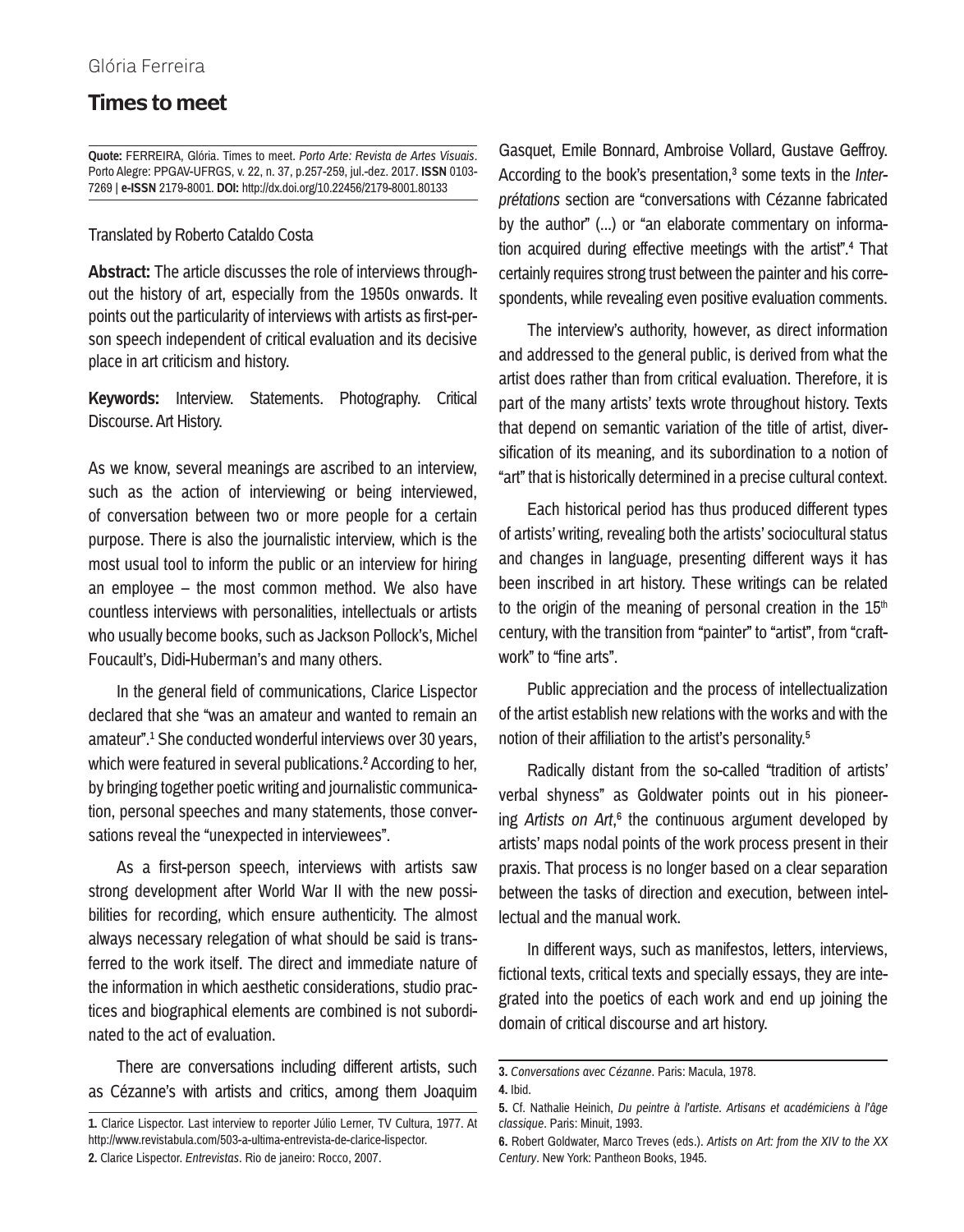According to Lawrence Alloway, interviews are contemporary of early statements ("a hilarious mix of aphorism and slogans"), $<sup>7</sup>$  especially by Pop Art stars who have proliferated</sup> since the 1950s, particularly in the United States, due to the expansion of books, magazines and illustrated catalogs. Andy Warhol is a unique case: he used to call his tape recorder "my wife" and left about 3,000 magnetic tapes and cassettes in addition to his *A novel by Andy Warhol*, (1968), including 80 hours of conversations with Ondine and considered by him "a kind of ambience literature".

The relationship between art and photography, in turn, creates a new degree of intimacy with the work process. An example of that is the famous series published by *Art News*  magazine, "So-and-so-Paints a Picture".8 The magazine brought together a writer and a photographer to map the development of an artist's work – of which the most famous is that of Pollock and Hans Namuth. The documentation of the work process evokes preparatory studies and sketchpads, and eventually results in the artist's emergence as a performer.

Rosalind Krauss<sup>9</sup> points out the critical dimension, by the very means of photography, of photographer Hans Namuth's work on Pollock. Namuth presents the artist in full action, revealing the relationships between the forms inscribed and the inscription field present in his work process. The photographs contributed decisively to Harold Rosenberg's analysis of the event in the "arena" of real time and space – the foundations of his conception of *Action Painting*. It also introduces the process as a decisive element in both the constitution and the reception of the work.

Another interview that deeply marked the American scene was that of artist Tony Smith with Samuel Wagstaff in 1966. It was taken as a background by Michael Fried in one of the most controversial and decisive texts against minimal art.10 Tony Smith is credited with the "annunciation of the death" of art when he described his trip on a desert road. According to

Fried, "Smith's account of his experience on the road reveals theater's profound hostility toward the arts and demonstrates it precisely in the absence of the object and in what replaces it, which could be called the theatricality of objectivity".11 For the author, close to the Greenbergian formalism, that condition defined the theatricality of "literalist" art, which would then be "the negation of art".12

More recently, several anthologies of interviews with artists have been published, such as the great book *Talking Art. Interviews with artists since 1976*.13 Iwona Blazwick, in an essay published in that book – "Anatomy of the Interview" – describes interviews as "irresistible" and says that the "notion of revelation through verbal exchanges has emerged from psychoanalysis".<sup>14</sup> Or Hans Ulrich Obrist's several books<sup>15</sup> resulting from some 1,400 hours of interviews with artists, critics and curators as well as other personalities in the international cultural scene.

Still regarding the many interviews with artists that became indispensable material in art history, even serving as didactic material, lt us remember the famous conversation between Marcel Duchamp and Pierre Cabanne.<sup>16</sup> about which the artist declared: "*Cela coule de source*".

Another common phenomenon – not only internationally but also in Brazil – is the publication of interviews in books edited by artists. Both in contemporary texts and in those of specific periods, artists' words are inscribed in the *corpus* of reflections, which is an indication of the decisive inscription of first-person speech in art criticism and history itself.

## **A learning exercise**

Many interviews I conducted during my relatively recent career in the visual arts are decisive in my activities as a critic and curator, due to circumstances and diverse interests, among which the knowledge of the state of art, especially in Brazil,

**<sup>7.</sup>** Lawrence Alloway. Artists as writers, part One: Inside Information. *Artforum*, March 1974.

**<sup>8.</sup>** Elaine De Kooning. So-and-so paints a Picture, *Art News*, from the late 1950s. **9.** Rosalind Krauss. La photographie comme texte: le cas Namuth/Pollock. In: *Le photographique*. Paris: Macula, 1990.

**<sup>10.</sup>** Michael Fried. Art and objecthood. *Artforum*, 1967. Brazilian translation by Milton Machado In: Arte e objetidade. Revista *Arte&Ensaios*, year IX, no. 9, 2002.

**<sup>11.</sup>** Ibid.

**<sup>12.</sup>** Ibid.

**<sup>13.</sup>** See Patricia Bickers; Andrew Wilson (eds.) *Talking Art. Interviews with artists since 1976*. Manchester: Art Monthly/Riding house, 2007.

**<sup>14.</sup>** Iwona Blazwick. Anatomy of the interwiew. In: Op.cit.

**<sup>15.</sup>** Hans Ulrich Obrist. *Entrevista*. (several volumes). Rio de Janeiro: Cobogó Inhotim, 2009.

**<sup>16.</sup>** Pierre Cabanne. *Marcel Duchamp: Engenheiro do tempo perdido*. São Paulo: Editora Perspectiva, 1987.